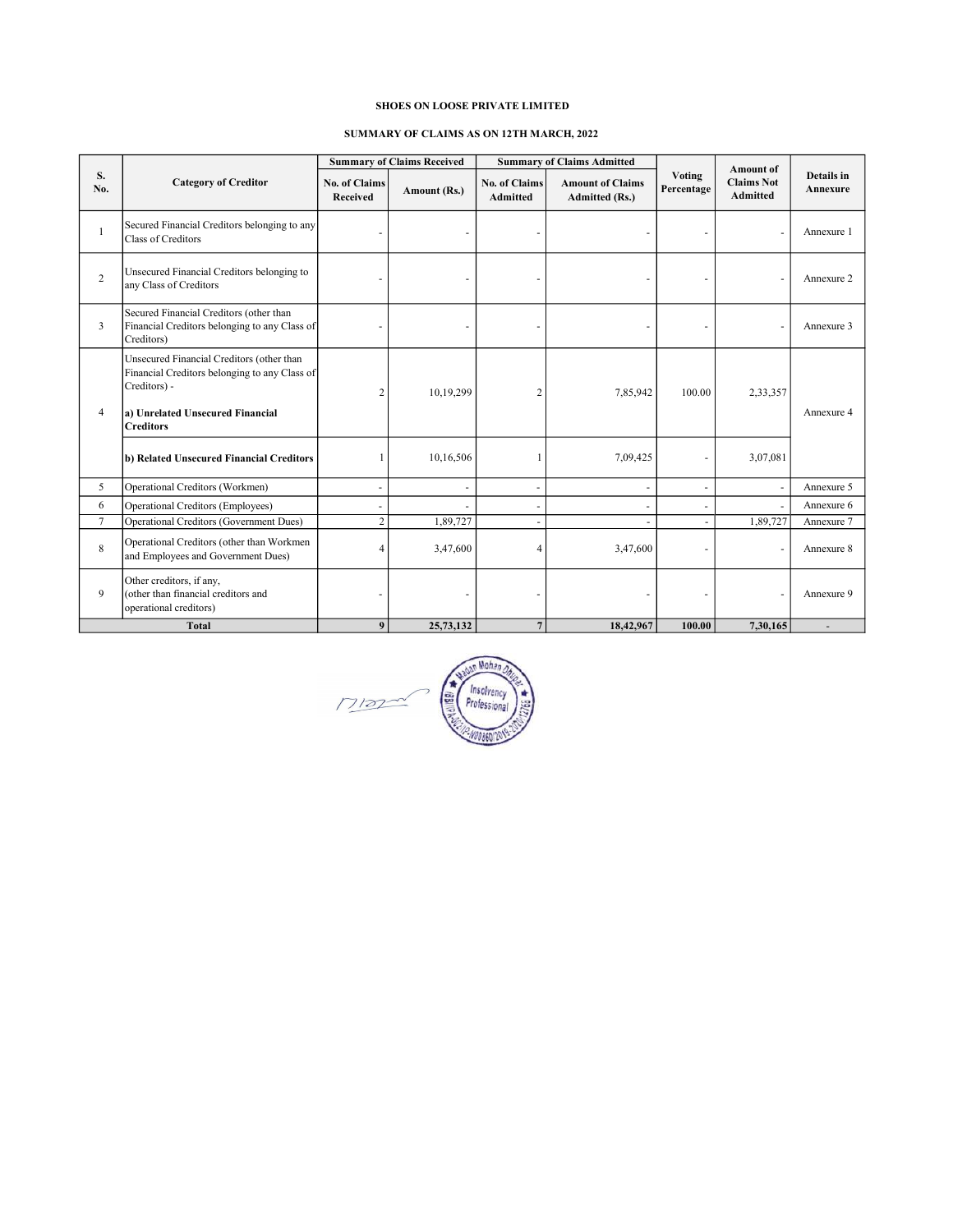#### Annexure 4

#### SHOES ON LOOSE PRIVATE LIMITED

#### Date of Commencement of CIRP: 30th November, 2021 List of Creditors as on 12th March, 2022

# List of Unsecured Financial Creditors (Other Than Financial Creditors belonging to any Class of Creditors)

| S. No. |                  | <b>Details of Claims Received</b>   |                                |                                                 | <b>Details of Claims Admitted</b>                                |                                                            |                                  |                             |                                                  |                          |
|--------|------------------|-------------------------------------|--------------------------------|-------------------------------------------------|------------------------------------------------------------------|------------------------------------------------------------|----------------------------------|-----------------------------|--------------------------------------------------|--------------------------|
|        | Name of Creditor | <b>Date of Receipt</b><br>of Claims | <b>Total Amount</b><br>Claimed | <b>Total Amount of</b><br><b>Claim Admitted</b> | <b>Nature of Claim</b><br>(Secured/<br>Unsecured/<br>Contingent) | Amount<br>Covered by<br><b>Security</b><br><b>Interest</b> | Whether<br><b>Related Party?</b> | % of Voting<br>Share in CoC | <b>Amount of</b><br><b>Claim Not</b><br>Admitted | Remarks,<br>if any       |
|        | Sarita Poddar    | 07-01-2022                          | 6,27,097                       | 4,09,603                                        | Unsecured                                                        | $\overline{\phantom{a}}$                                   | No                               | 52.12                       | 2,17,494                                         | $\overline{\phantom{a}}$ |
|        | Ayush Gupta      | 10-01-2022                          | 3,92,202                       | 3,76,340                                        | Unsecured                                                        | $\overline{\phantom{a}}$                                   | No                               | 47.88                       | 15,862                                           | $\overline{\phantom{a}}$ |
|        | <b>Total</b>     | ۰                                   | 10,19,299                      | 7,85,942                                        | ۰                                                                | $\overline{\phantom{a}}$                                   | $\overline{\phantom{a}}$         | 100                         | 2,33,357                                         |                          |

#### List of Related Unsecured Financial Creditors (Other Than Financial Creditors belonging to any Class of Creditors)

| S. No. |                         | <b>Details of Claims Received</b>   |                                |                                                 | <b>Details of Claims Admitted</b>                                |                                                     |                                  |                             |                                           |                    |
|--------|-------------------------|-------------------------------------|--------------------------------|-------------------------------------------------|------------------------------------------------------------------|-----------------------------------------------------|----------------------------------|-----------------------------|-------------------------------------------|--------------------|
|        | <b>Name of Creditor</b> | <b>Date of Receipt</b><br>of Claims | <b>Total Amount</b><br>Claimed | <b>Total Amount of</b><br><b>Claim Admitted</b> | <b>Nature of Claim</b><br>(Secured/<br>Unsecured/<br>Contingent) | Amount<br>Covered by<br><b>Security</b><br>Interest | Whether<br><b>Related Party?</b> | % of Voting<br>Share in CoC | Amount of<br><b>Claim Not</b><br>Admitted | Remarks,<br>if any |
|        | Arun Poddar             | 08-01-2022                          | 10,16,506                      | 7,09,425                                        | Unsecured                                                        | $\overline{\phantom{a}}$                            | Yes                              | $\overline{\phantom{a}}$    | 3,07,081                                  |                    |
|        | Total                   | $\overline{\phantom{a}}$            | 10,16,506                      | 7,09,425                                        | $\overline{\phantom{a}}$                                         | $\overline{\phantom{a}}$                            | $\overline{\phantom{0}}$         | $\overline{\phantom{a}}$    | 3,07,081                                  |                    |

 $MSE$ 

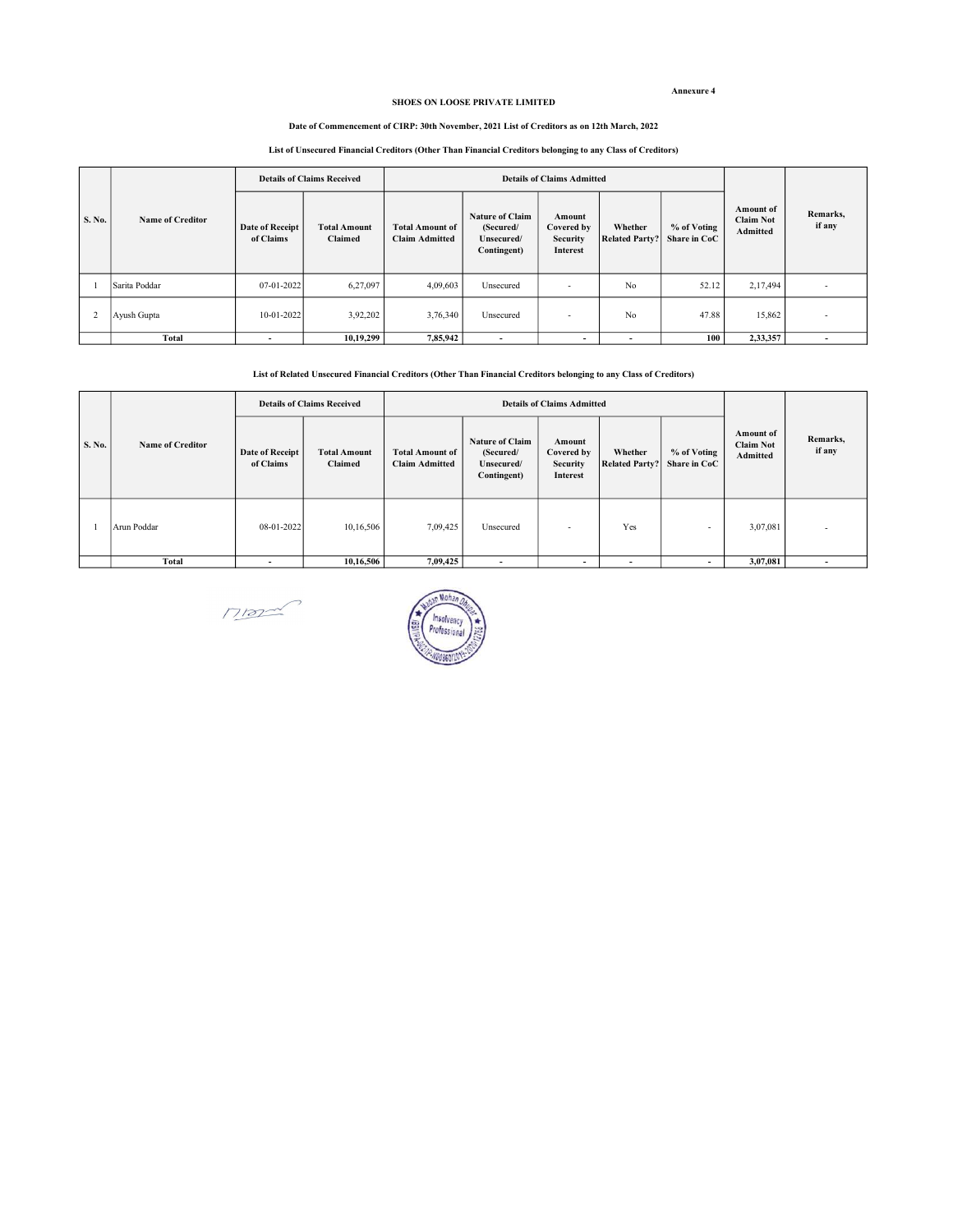#### SHOES ON LOOSE PRIVATE LIMITED

#### Date of Commencement of CIRP: 30th November, 2021 List of Creditors as on 12th March, 2022

List of Operational Creditors (Government Dues)

|                          | <b>Name of Creditor</b>                               |                                    | <b>Details of Claims Received</b> |                                |                                                 |                                                                  |                                                            |                                  |                             |                                                  |                          |
|--------------------------|-------------------------------------------------------|------------------------------------|-----------------------------------|--------------------------------|-------------------------------------------------|------------------------------------------------------------------|------------------------------------------------------------|----------------------------------|-----------------------------|--------------------------------------------------|--------------------------|
| S. No.                   | Department                                            | Government                         | Date of Receipt<br>of Claims      | <b>Total Amount</b><br>Claimed | <b>Total Amount of</b><br><b>Claim Admitted</b> | <b>Nature of Claim</b><br>(Secured/<br>Unsecured/<br>Contingent) | Amount<br>Covered by<br><b>Security</b><br><b>Interest</b> | Whether<br><b>Related Party?</b> | % of Voting<br>Share in CoC | <b>Amount of</b><br><b>Claim Not</b><br>Admitted | Remarks,<br>if any       |
|                          | <b>Employee Provident Fund</b><br>Organization (EPFO) | Ministry of Labour &<br>Employment | dated<br>04-02-2022               | 813                            | $\sim$                                          | -                                                                | -                                                          | No                               |                             | 813                                              |                          |
| $\overline{\phantom{a}}$ | Employees State Insurance<br>Corporation (ESIC)       | Ministry of Labour &<br>Employment | 02-03-2022                        | 1,88,914                       | $\overline{\phantom{a}}$                        | $\overline{\phantom{a}}$                                         | $\sim$                                                     | No                               | $\overline{a}$              | 1,88,914                                         |                          |
|                          | Total                                                 |                                    | $\overline{\phantom{a}}$          | 1,89,727                       |                                                 | $\overline{\phantom{a}}$                                         | $\overline{\phantom{a}}$                                   | $\overline{\phantom{a}}$         | $\overline{\phantom{a}}$    | 1,89,727                                         | $\overline{\phantom{a}}$ |

Mor



Annexure 7